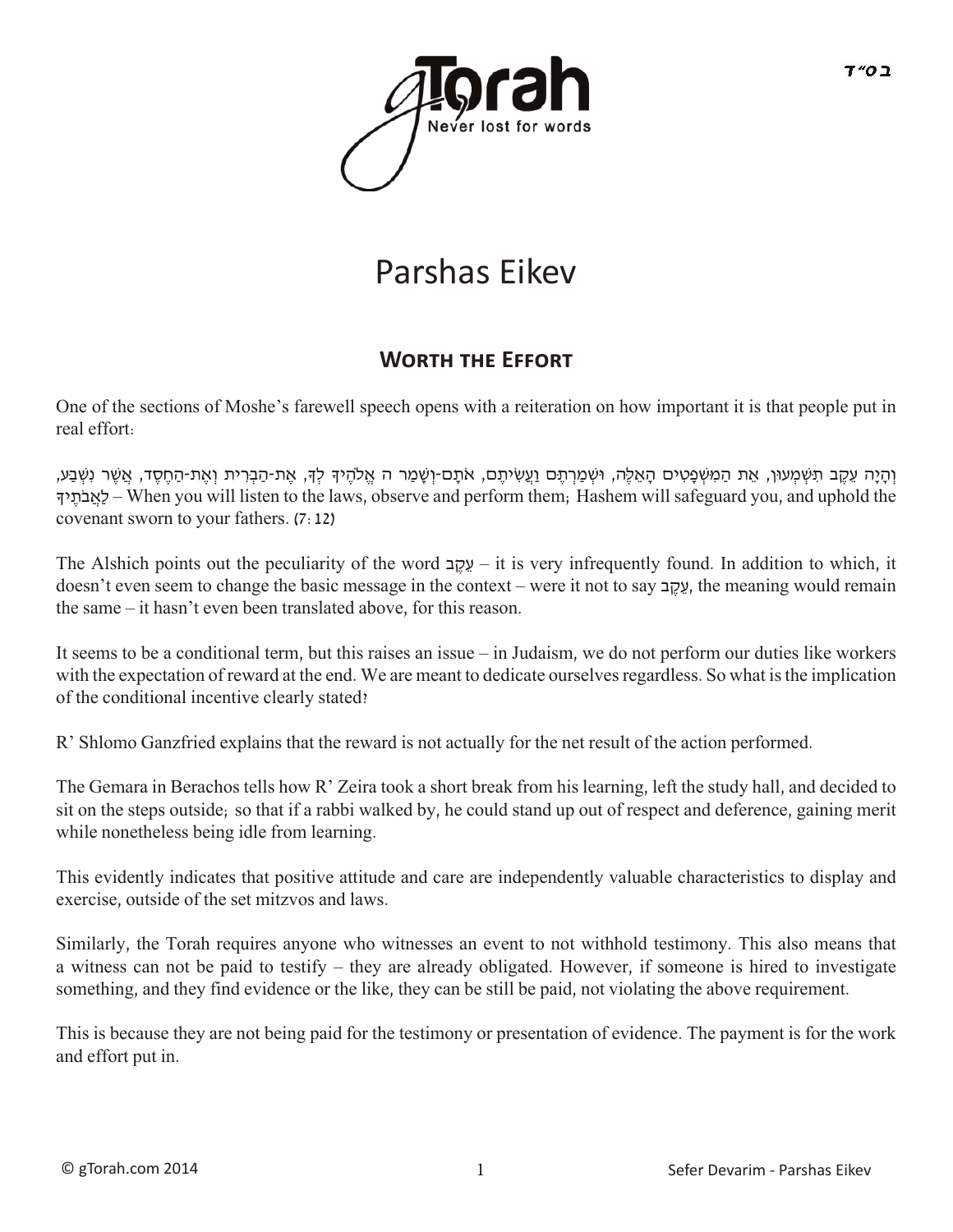The same is true of the Torah's affirmation of the reward, exemplified by the story of R Zeira. There may be no reward for the actual mitzva in this world – but showing respect for the accoutrements of Torah is very different.

This is why it is specifically here that the word ב ֶק ֵע – literally "heel" – appears here. It is not conditional on performance at all; indeed, the Torah must be observed under any and all circumstances.

But the legwork, the walking, the effort, are what matters. That makes all the difference. This is the imagery of  $\pm$ 

## **Interconnected**

In Moshe's final address to the people, he tells them how each one of them is important:

וַ – וְהָיָה עֵקֶב תִּשְׁמִעוּן אֶת הַמִּשְׁפָטִים הָאֲלֶה וּשְׁמַרְתֶם וַעֲשִיתֵם אֹתֶם וְשֶׁמַר ה´ אֱל-ךְ לִךְ אֶת הַבְרִית וְאֶת הַחֲסֶד אֲשֶׁר נִשְׁבַע לַאֲבֹתֵיךְ will be because you listen to these ordinances, keep and perform them, that the Lord your God will keep for you the covenant and the kindness that He swore to your forefathers. (7:12)

When addressing the audience, Moshe alternates between ו $\alpha$  וואמעון, the plural, to לך, the singular. Why?

The Gemara in Shabbos records how a non-Jew approached Shamai and offered to convert if Shamai would teach him the entire Torah, standing on one leg. Interpreting the gentile's words as mockery, Shamai threw a piece of building rubble at him. The gentile approached Hillel and proposed the same. Hillel said, "Love your neighbor as yourself. The rest is commentary, now go and study."

What was the premise of the man's request? Clearly, the request to learn Torah on one leg is absurd, let alone to ask it of the greatest rabbis of the era. Hillel's response is curious too. How does his answer incorporate mitzvos such as Shabbos, tefilin, tzitzis etc.?

Moreover, it is simply impossible to accomplish all 613 mitzvos, ever; many are mutually exclusive. Some are specific to gender, age, caste eg Kohanim and Levi'im, kings, during the time of the Temple and so on. One cannot possibly hope to do so.

Shamai spurned him with construction material. The imagery alludes to a building that has many sections, rooms and floors. Without multiple components, it's not a building. In the same vein, the Torah has many levels, and many mitzvos. Without them all, the Jew is incomplete – there is no "Jew" without "the Jews". Shamai's response indicates that the Torah cannot be actualised by an individual; it is paradoxically impossible to fulfill each and every mitzva, one must simply recognise their place in the nation.

Hillel proposed that individuals can associate with all mitzvos – a cog in the machine is inseparable from the machine itself. His directive of יאהבת לרעד כמוך means that with unity, the rest of the Torah is innately there. The benchmark of unity is אחד בלב אחד כאיש – one man with one heart. A hat belongs to you, not your head. Similarly, if a Jew performs a mitzva, the entire nation tap into it. With a few simple words, Hillel explained to the gentile how to contextualise Torah directives.

Back to Moshe's speech, he says וְשָׁמַרְתֵּם וַעֲשִׂיתֵם – keep and perform them in the plural form, which is said to the entire nation. But nonetheless, in spite of the inability of being able to actually do them all, יִשַּׁמַר ה' אֱל-ֹךְ, Hashem will protect you – the individual. That is, each person should keep what they are truly able, and will be rewarded as such.